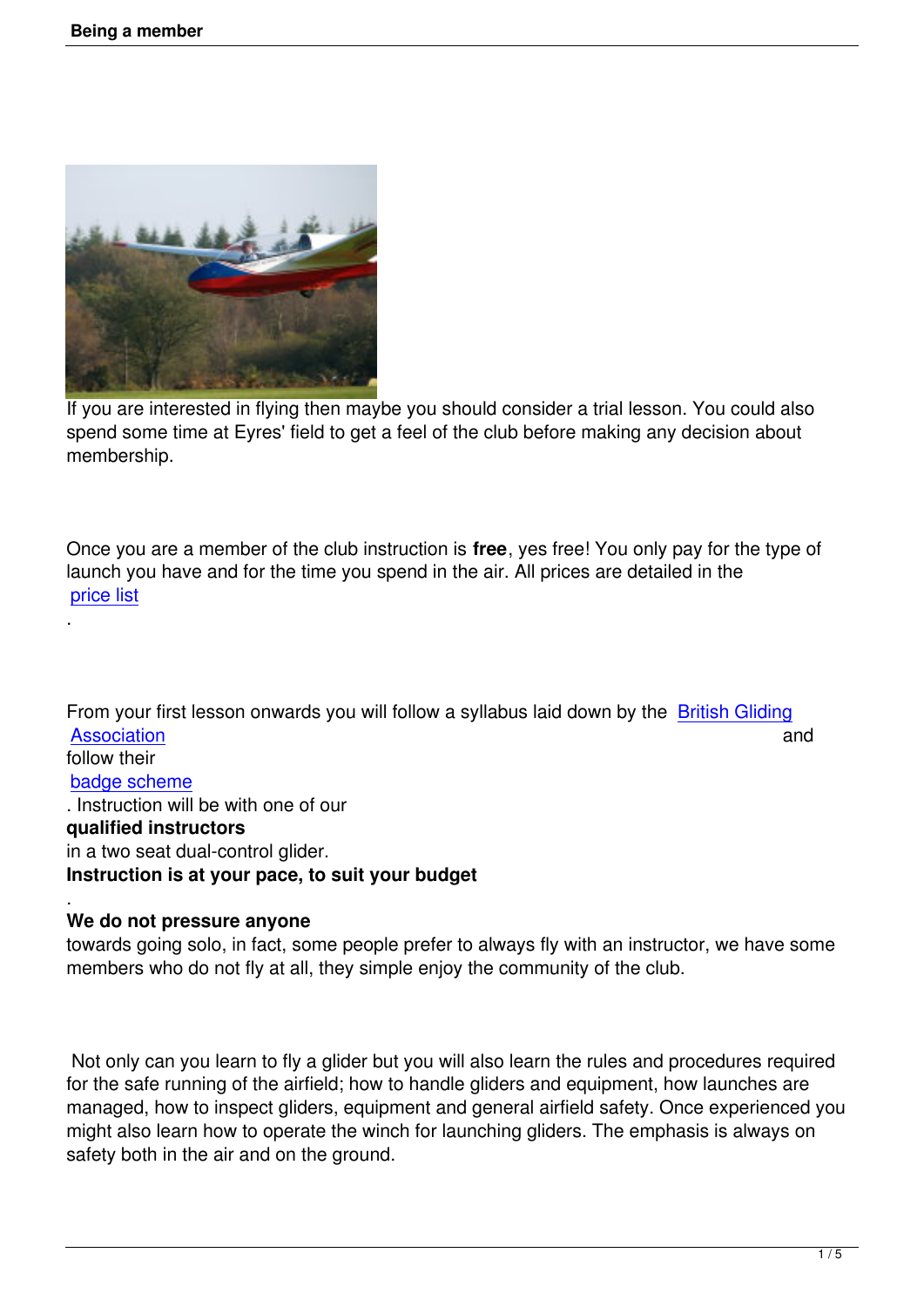As the club is run by its members for its members you are expected to get involved and assist with the operation of the airfield. Running a gliding club needs many varied skills and your skills might complement the existing skill base - as well as learning to fly a glider you might also learn other new skills.

#### **Trial Lesson**

The trial lesson lasts for around 15-20 minutes and you will get the opportunity to take the controls and get your first real feel of controlling a glider. If you are hooked then the next step would be membership of the club. You'll be issued with a log book and progress card and your training will commence.

## **Your early training**

Lessons to solo will focus on co-ordinated control of the glider, airmanship, basic navigation, weather, rules of the air and flight theory. The winch launch is the predominant launch type used but you will also have the occassional aerotow launch. There is no fixed time to solo, safety is of paramount importance and you will not be sent solo until such time that you are ready - that could be 60 flights, 260 flights maybe never. Before you fly solo you must also have your GP complete a medical form which is based on the DVLA "fit to drive" requirements.

## **Your first solo**

Your first solo is a flight you will never forget, a memorable occassion, every glider pilot remembers their first solo. During the weeks approaching the time of your solo the training will intensify. You will experience an increased number of simulated cable breaks, you will be quizzed about rules and safety, your flights will include more unusual events to test your response and decision making. You probably won't know it's going to happen until it happens and your instructor does not get into the back seat. You'll fly in a two seat glider on your own for the first time. The sense of achievement is immense.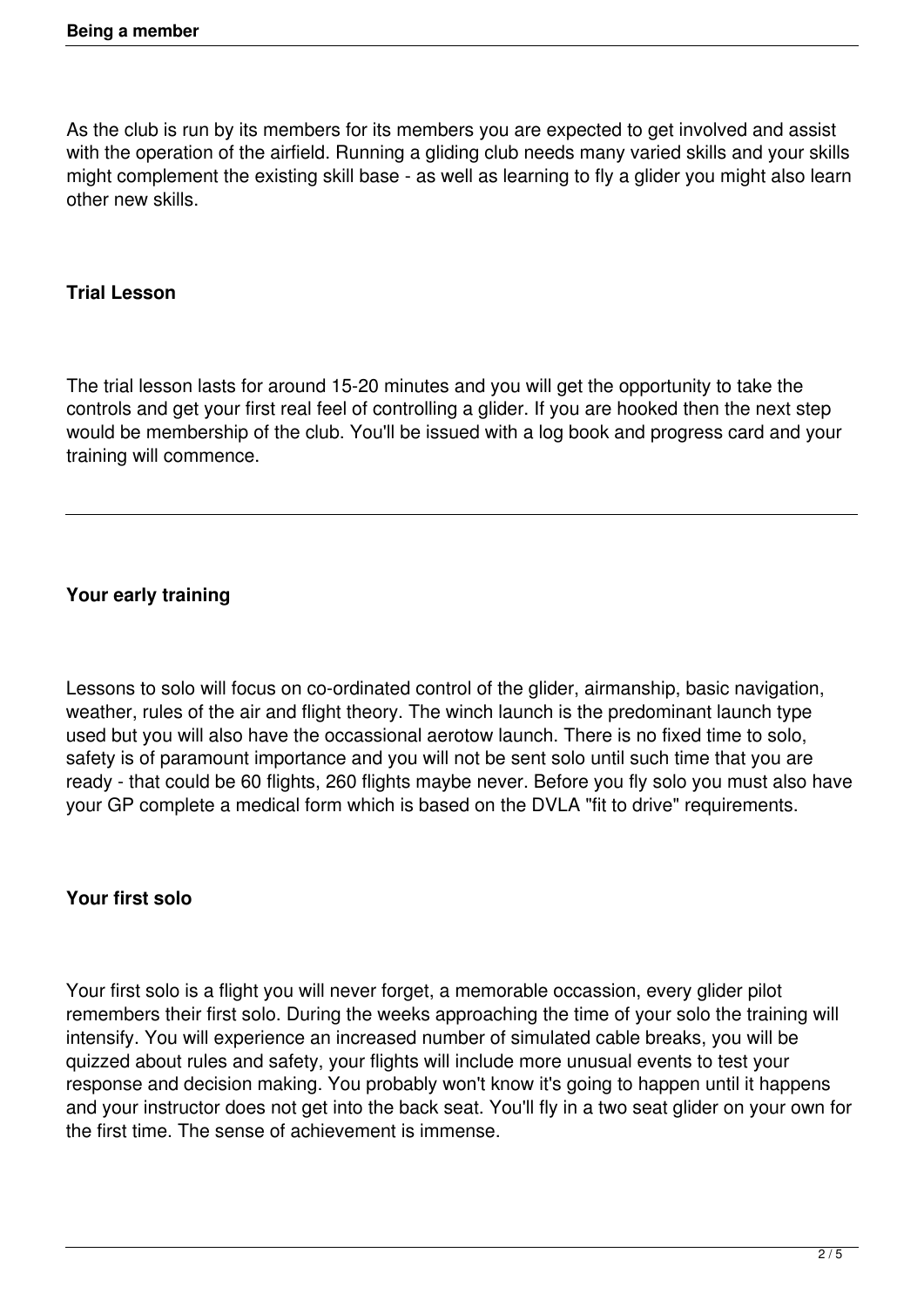# **After solo**

Once you have flown solo for the first time for some time, certainly until you reach the bronze standard, you will be required to have check flights with an instructor before you are permitted to go solo. Your instruction continues as you develop your skills as a solo pilot. You will also learn the skills required to aerotow and control the glider whilst following the tug aircraft. You will learn soaring techniques so that you develop the skills to stay in the air for longer periods. Once you achieve the bronze standard and complete the cross-country endorsement you will be eligible for the "glider pilot's licence"

After bronze there is always something else to do. You could aim to complete other badges, silver, gold and diamond. You could take an aerobatic course, compete in competitions, fly cross country courses or maybe take an instructor's course. The choice is yours.

## **The costs**

So, how much does gliding really cost?

Once you have paid your joining fee and annual subscription you pay for your launch type and time in the air on a per minute basis.

As a raw recruit it is recommended that your first flight is and aerotow, so, you pay the aerotow fee and the time in air fee.

Generally, your flying as a trainee will normally be 2 or 3 winch launches with many flights being relatively short, in the region of 5 minutes. Where possible flights will be longer. So, for a typical days training you pay for the 2, 3 winch launches plus your time in the air.